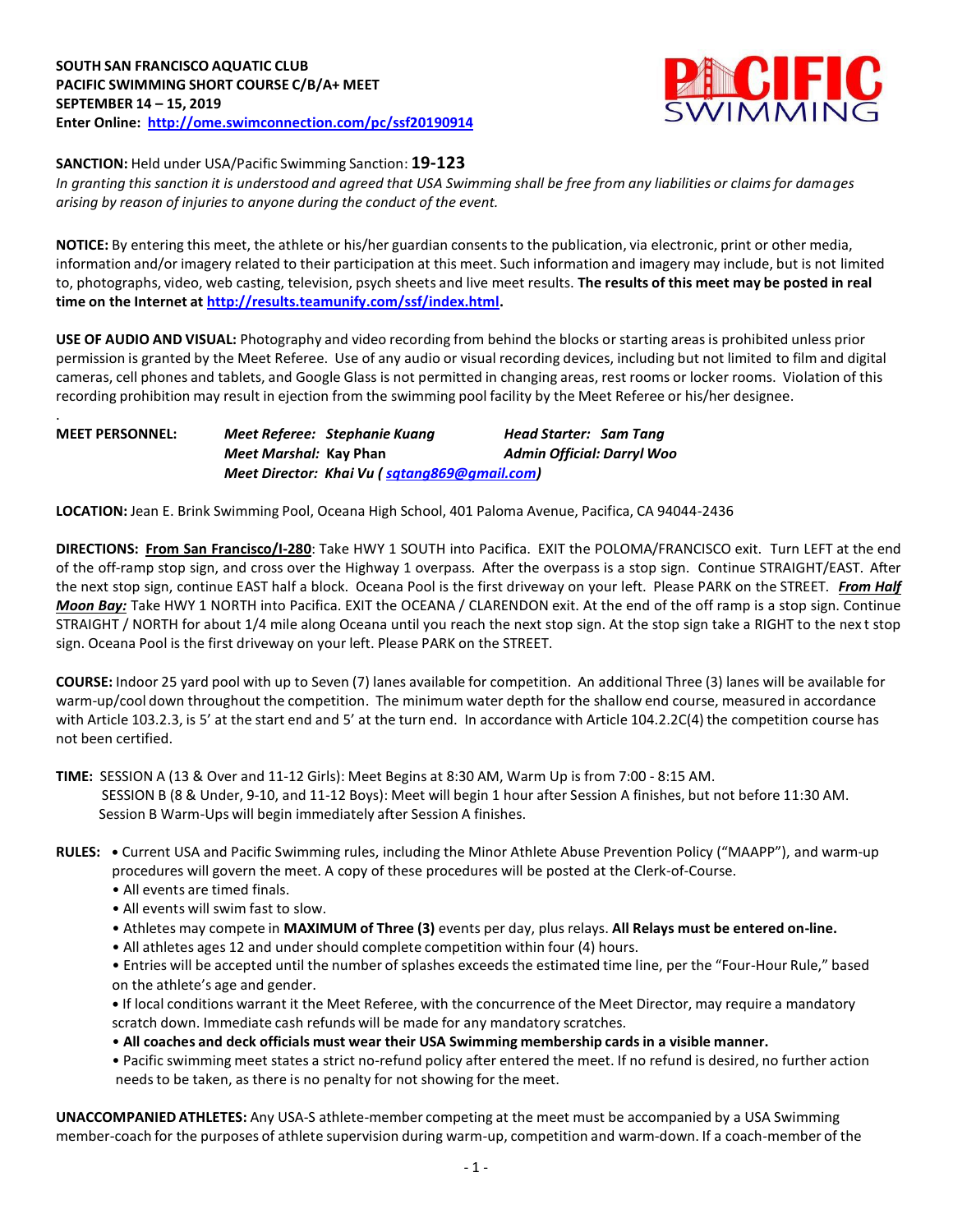athlete's USA-S Club does not attend the meet to serve in said supervisory capacity, it is the responsibility of the athlete or the athlete's legal guardian to arrange for supervision by a USA-S member-coach. The Meet Director or Meet Referee may assist the athlete in making arrangements for such supervision; however, it is recommended that such arrangements be made in advance of the meet by the athlete's USA-S Club Member-Coach.

**RACING STARTS:** Athletes must be certified by a USA-S member-coach as being proficient in performing a racing start, or must start the race in the water. It is the responsibility of the athlete or the athlete's legal guardian to ensure compliance with this requirement.

**RESTRICTIONS:** • Smoking and the use of other tobacco productsis prohibited on the pool deck, in the locker rooms, in spectator

- seating, on standing areas and in all areas used by athletes, during the meet and during warm-up periods.
- Sale and use of alcoholic beverages is prohibited in all areas of the meet venue.
- No glass containers are allowed in the meet venue.
- No propane heater is permitted except for snack bar/meet operations.
- All shelters must be properly secured.
- Deck Changes are prohibited.

• Restricted access area the East and South ends of the swimming pool deck. Access only for Competitors, Coaches, Officials, and meet Staff/Volunteers and Timers. No Flash Photography.

• Destructive devices, to include but not limited to, explosive devices and equipment, firearms (open or concealed), blades, knives, mace, stun guns and blunt objects are strictly prohibited in the swimming facility and its surrounding areas. If observed, the Meet Referee or his/her designee may ask that these devices be stored safely away from the public or removed from the facility. Noncompliance may result in the reporting to law enforcement authorities and ejection from the facility. Law enforcement officers(LEO) are exempt per applicable laws.

• Operation of a drone, or any other flying apparatus, is prohibited over the venue (pools, athlete/coach areas, spectator areas and open ceiling locker rooms) any time athletes, coaches, officials and/or spectators are present.

**ELIGIBILITY:** • Athletes must be current members of USA-S and enter their name and registration number on the meet entry card as they are shown on their Registration Card. If this is not done, it may be difficult to match the athlete with the registration and times database. The meet host will check all athlete registrations against the SWIMS database and if not found to be registered, the Meet Directorshall accept the registration at the meet (a \$10 surcharge will be added to the regular registration fee). Duplicate registrations will be refunded by mail.

• Athletesin the "A" Division must have met at least USA Swimming Motivational "A" minimum time standard. Athletes in the "B" Division must have met at least the listed "B" minimum time standard. All entry times slower than the listed "B" time standard will be in the "C" Division.

## • Entries with **"NO TIME" will be ACCEPTED**.

• Entry times submitted for this meet may be checked against a computer database and may be changed in accordance with Pacific Swimming Entry Time Verification Procedures.

- Disabled athletes are welcome to attend this meet and should contact the Meet Director or Meet Referee regarding and special accommodations on entry times and seeding per Pacific Swimming policy.
- Athletes 19 years of age and over may compete in the meet for time only, no awards. Such athletes must have met standards for the 17-18 age group.
- The athlete's age will be the age of the athlete on the first day of the meet.

**ENTRY FEES:** \$4.00 per event plus an \$8.00 participation fee per athlete. Entries will be rejected if payment is not sent at time of request. Relays \$9.00 per relay team, clubs must enter their relays online or by mail/hand delivery by 11:59 pm September 6.

**ONLINE ENTRIES:** To enter online go to **<http://ome.swimconnection.com/pc/ssf20190914>** to receive an immediate entry confirmation. This method requires payment by credit card. Swim Connection, LLC charges a processing fee for this service, equal to \$1 per athlete plus 5% of the total Entry Fees. Please note that the processing fee is a separate fee from the Entry Fees. If you do not wish to pay the processing fee, enter the meet using a mail entry. **Entering online is a convenience, is completely voluntary, and is in no way required or expected of an athlete by Pacific Swimming.** Online entries will be accepted through Wednesday, **September 4, 2019.**

**MAILED OR HAND DELIVERED ENTRIES**: Entries must be on the attached consolidated entry form. Forms must be filled out completely and printed clearly with the athlete's best time. Entries must be postmarked by midnight, Monday, **September 2, 2019** or hand delivered by 6:30 p.m. Wednesday, **September 4, 2019**. No late entries will be accepted. No refunds will be made, except mandatory scratch downs. Requestsfor confirmation of receipt of entriesshould include a self-addressed envelope.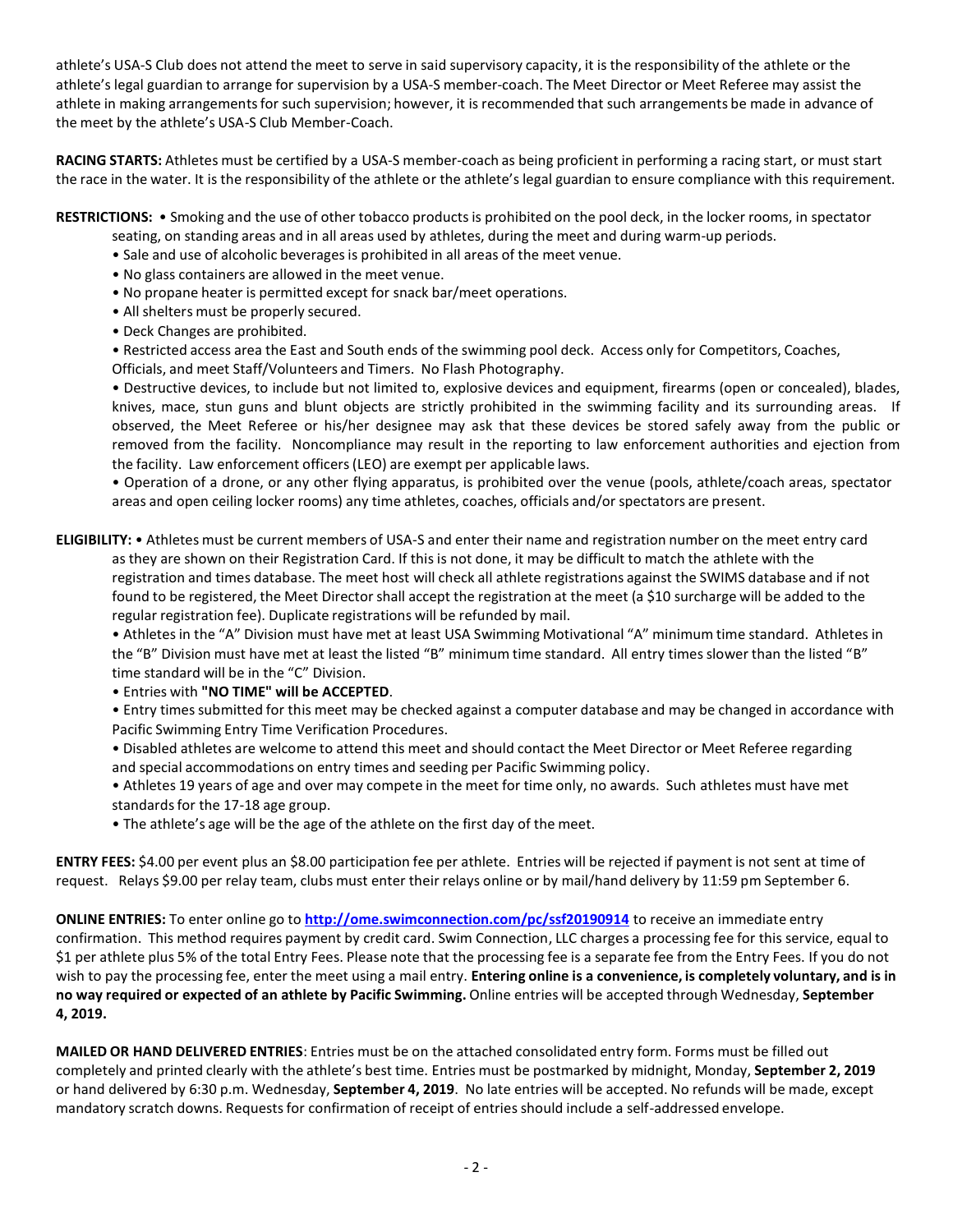**Make check payable to**: **South San Francisco Aquatic Club Mail entriesto**: **Khai Vu / Sam Tang 2221 KENRY WAY SOUTH SAN FRANCISCO, CA 94080** (**[sqtang869@gmail.com](mailto:sqtang869@gmail.com)**)

**CHECK-IN:** The meet will be deck seeded. Athletes must check-in at the Clerk-of-Course. No event shall be closed more than 30 minutes before the scheduled start of the session. Close of check-in for all individual events shall be no more than 60 minutes before the estimated time of the start of the first heat of the event. Athletes who do not check in will not be seeded and will not be allowed to compete in that event.

**SCRATCHES:** Any athlete not reporting for or competing in an individual timed final event that they have checked in for shall not be penalized.

**AWARDS:** Ribbons for 1st thru 8th place for individual events in the A, B, and C divisions: 8 & under, 9/10, 11/12, 13/14, 15 & Over. No ribbons for athletes 19 and over. Standard "A" medals awarded to athletes achieving NEW "A" times in each event regardless of place achieved in the event. All awardsto be picked up by coaches at end of each session. Awards will not be mailed out.

**ADMISSION:** Free. A 2-day program will be available for a reasonable fee.

**SNACK BAR & HOSPITALITY:** A snack bar will be available throughout the competition. Coaches and working deck officials will be provided lunch. Hospitality will serve refreshmentsto timers and volunteers.

**MISCELLANEOUS:** No overnight parking is allowed. Facilities will not be provided after meet hours.

**MINIMUM OFFICIALS:** Clubs must follow Zone 1 North rules for providing officials. Each club must provide officials for each session according to the number of athletes entered in that session, following the table below. Clubs that do not provide sufficient officials must provide coaches to act in the place of officials.

| Club athletes entered in session | <b>Trained and carded officials requested</b> |  |  |  |  |
|----------------------------------|-----------------------------------------------|--|--|--|--|
| $1 - 10$                         |                                               |  |  |  |  |
| 11-25                            |                                               |  |  |  |  |
| 26-50                            |                                               |  |  |  |  |
| 51-75                            |                                               |  |  |  |  |
| 76-100                           |                                               |  |  |  |  |
| 100 or more                      | 5 (+1 for every additional 25 athletes)       |  |  |  |  |

## **EVENT SUMMARY**

|              | <b>SATURDAY</b> |           |          | <b>SUNDAY</b> |          |              |          |  |  |
|--------------|-----------------|-----------|----------|---------------|----------|--------------|----------|--|--|
| 8 & UN       | $9 - 10$        | $11 - 12$ | 13 & Up  |               | $9 - 10$ | $11 - 12$    | 13 & Up  |  |  |
| 100 F.R.     | 200 F.R.        | 200 F.R.  | 200 F.R. | 100 M.R.      | 200 M.R. | 200 M.R.     | 200 M.R. |  |  |
| <b>50 BK</b> | 100 BK          | 100 BK    | 200 BK   | 25 BK         | 50 BK    | <b>50 BK</b> | 100 BK   |  |  |
| <b>25 FR</b> | 50 FR           | 50 FR     | 50 FR    | 25 BR         | 50 BR    | 50 BR        | 200 BR   |  |  |
| 50 BR        | 100 BR          | 100 BR    | 100 BR   | 50 FR         | 100 FR   | 100 FR       | 100 FR   |  |  |
| 25 FL        | 50 FL           | 50 FL     | 100 Fly  | 100 IM        | 100 IM   | 100 IM       | 200 IM   |  |  |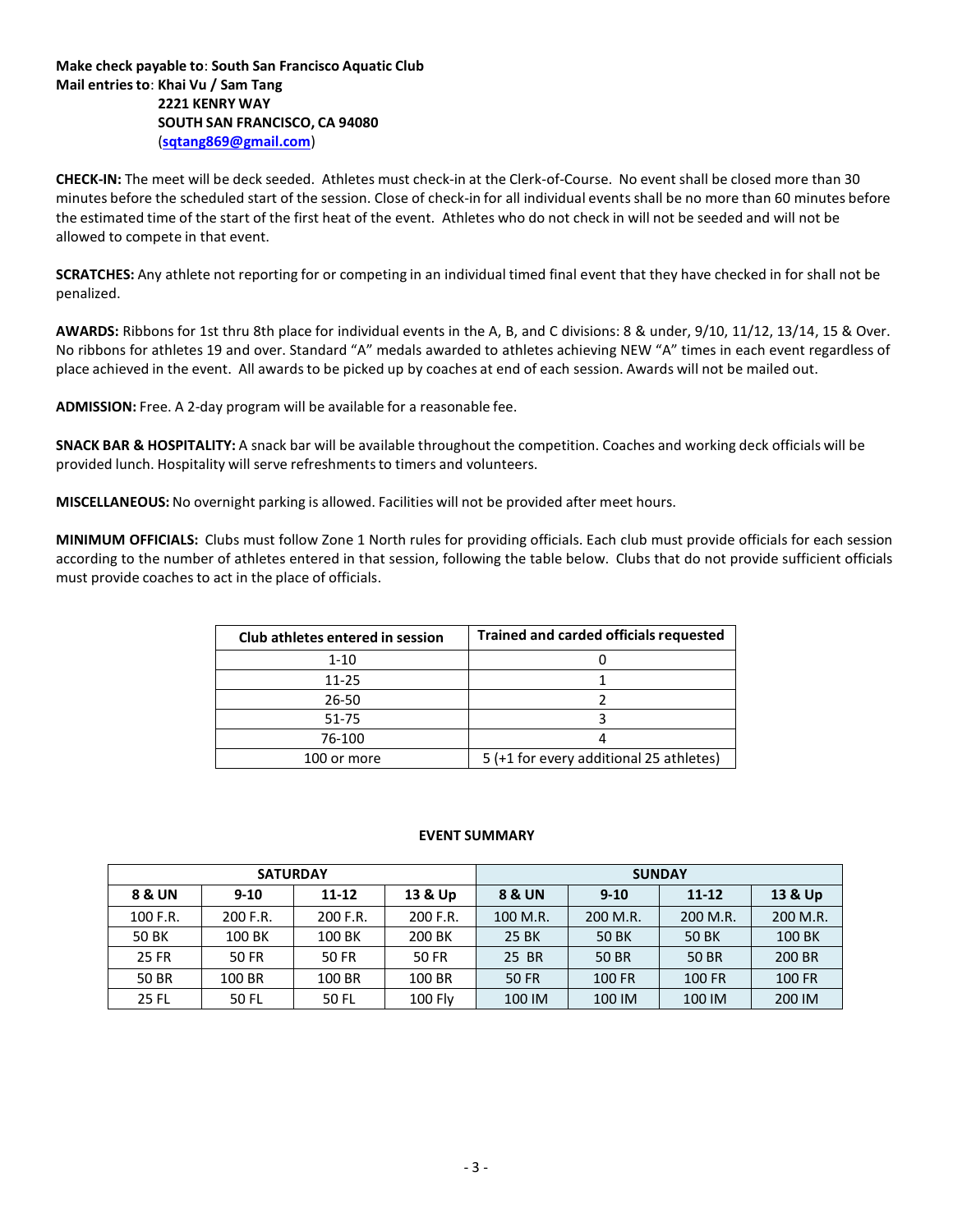| SATURDAY, SEPT. 14th |                      |             |  |  |  |  |  |
|----------------------|----------------------|-------------|--|--|--|--|--|
| <b>SESSION AM</b>    |                      |             |  |  |  |  |  |
| Girls                |                      | <b>Boys</b> |  |  |  |  |  |
| Event#               | Event                | Event#      |  |  |  |  |  |
| 1                    | 11-12 200 Free Relay |             |  |  |  |  |  |
| 3                    | 13-Up 200 Free Relay | 4           |  |  |  |  |  |
| 5                    | 11-12 100 Back       |             |  |  |  |  |  |
| 7                    | 13-Up 200 Back       | 8           |  |  |  |  |  |
| 9                    | 11-12 50 Free        |             |  |  |  |  |  |
| 11                   | 13-Up 50 Free        | 12          |  |  |  |  |  |
| 13                   | 11-12 100 Breast     |             |  |  |  |  |  |
| 15                   | 13-Up 100 Breast     | 16          |  |  |  |  |  |
| 17                   | 11-12 50 Fly         |             |  |  |  |  |  |
| 19                   | 13-Up 100 Fly        |             |  |  |  |  |  |
| <b>SESSION PM</b>    |                      |             |  |  |  |  |  |
|                      | 11-12 200 Free Relay | 22          |  |  |  |  |  |
| 23                   | 9-10 200 Free Relay  | 24          |  |  |  |  |  |
| 25                   | 8-U 100 Free Relay   | 26          |  |  |  |  |  |
|                      | 11-12 100 Back       | 28          |  |  |  |  |  |
| 29                   | 9-10 100 Back        | 30          |  |  |  |  |  |
| 31                   | 8-U 50 back          | 32          |  |  |  |  |  |
|                      | 11-12 50 Free        | 34          |  |  |  |  |  |
| 35                   | 9-10 50 Free         | 36          |  |  |  |  |  |
| 37                   | 8-U 25 free          | 38          |  |  |  |  |  |
|                      | 11-12 100 Breast     | 40          |  |  |  |  |  |
| 41                   | 9-10 100 Breast      | 42          |  |  |  |  |  |
| 43                   | 8-U 50 Breast        | 44          |  |  |  |  |  |
|                      | 11-12 50 Fly         | 46          |  |  |  |  |  |
| 47                   | 9-10 50 Fly          | 48          |  |  |  |  |  |
| 49                   | 8-U 25 Fly           | 50          |  |  |  |  |  |

| SUNDAY, SEPT. 15th |                        |             |  |  |  |  |  |
|--------------------|------------------------|-------------|--|--|--|--|--|
|                    | <b>SESSION AM</b>      |             |  |  |  |  |  |
| Girls              |                        | <b>Boys</b> |  |  |  |  |  |
| Event#             | Event                  | Event#      |  |  |  |  |  |
| 51                 | 11-12 200 Medley Relay |             |  |  |  |  |  |
| 53                 | 13-Up 200 Medley Relay | 54          |  |  |  |  |  |
| 55                 | 11-12 50 Back          |             |  |  |  |  |  |
| 57                 | 13-Up 100 Back         | 58          |  |  |  |  |  |
| 59                 | 11-12 50 Breast        |             |  |  |  |  |  |
| 61                 | 13-Up 200 Breast       | 62          |  |  |  |  |  |
| 63                 | 11-12 100 Free         |             |  |  |  |  |  |
| 65                 | 13-Up 100 Free         | 66          |  |  |  |  |  |
| 67                 | 11-12 100 IM           |             |  |  |  |  |  |
| 69                 | 13-Up 200 IM           | 70          |  |  |  |  |  |
|                    | <b>SESSION PM</b>      |             |  |  |  |  |  |
|                    | 11-12 200 Medley Relay | 72          |  |  |  |  |  |
| 73                 | 9-10 200 Medley Relay  | 74          |  |  |  |  |  |
| 75                 | 8-U 100 Medley Relay   | 76          |  |  |  |  |  |
|                    | 11-12 50 Back          | 78          |  |  |  |  |  |
| 79                 | 9-10 50 Back           | 80          |  |  |  |  |  |
| 81                 | 8-U 25 Back            | 82          |  |  |  |  |  |
|                    | 11-12 50 Breast        | 84          |  |  |  |  |  |
| 85                 | 9-10 50 Breast         | 86          |  |  |  |  |  |
| 87                 | 8-U 25 Breast          | 88          |  |  |  |  |  |
|                    | 11-12 100 Free         | 90          |  |  |  |  |  |
| 91                 | 9-10 100 Free          | 92          |  |  |  |  |  |
| 93                 | 8-U 50 Free            | 94          |  |  |  |  |  |
|                    | 11-12 100 IM           | 96          |  |  |  |  |  |
| 97                 | 9-10 100 IM            | 98          |  |  |  |  |  |
| 99                 | 8-U 100 IM             | 100         |  |  |  |  |  |

Use the following URL to find the time standards: <http://www.pacswim.org/swim-meet-times/standards>